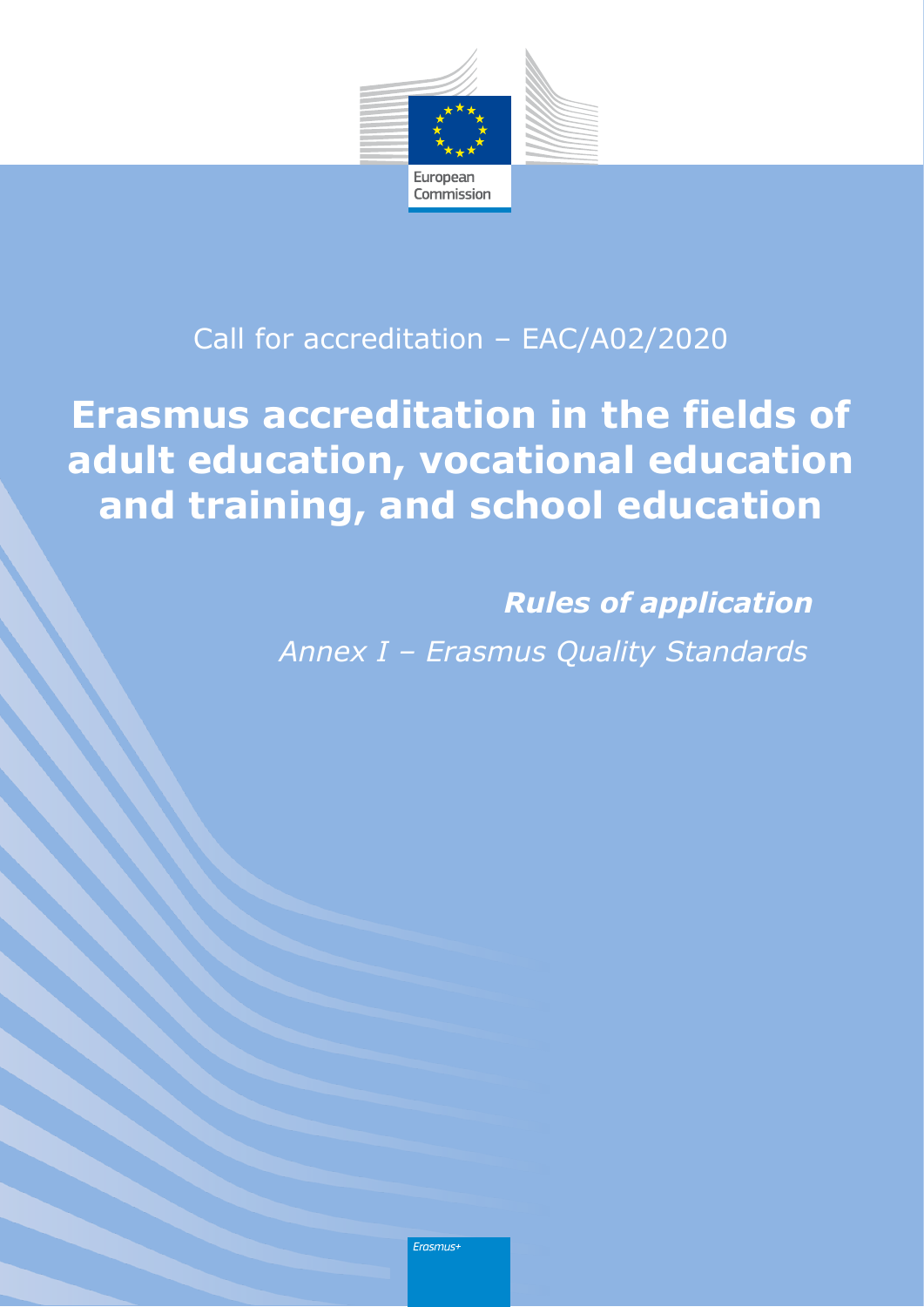#### **EUROPEAN COMMISSION**

Directorate-General for Education, Youth, Sport and Culture Directorate B — Youth, Education and Erasmus+ Unit B.2 — Schools and Multilingualism

*E-mail:EAC-UNITE-B2@ec.europa.eu@ec.europa.eu*

*European Commission B-1049 Brussels*

© European Union, 2020 Reuse is authorised provided the source is acknowledged. The reuse policy of European Commission documents is regulated by Decision 2011/833/EU (OJ L 330, 14.12.2011, p. 39).

For any use or reproduction of photos or other material that is not under the EU copyright, permission must be sought directly from the copyright holders.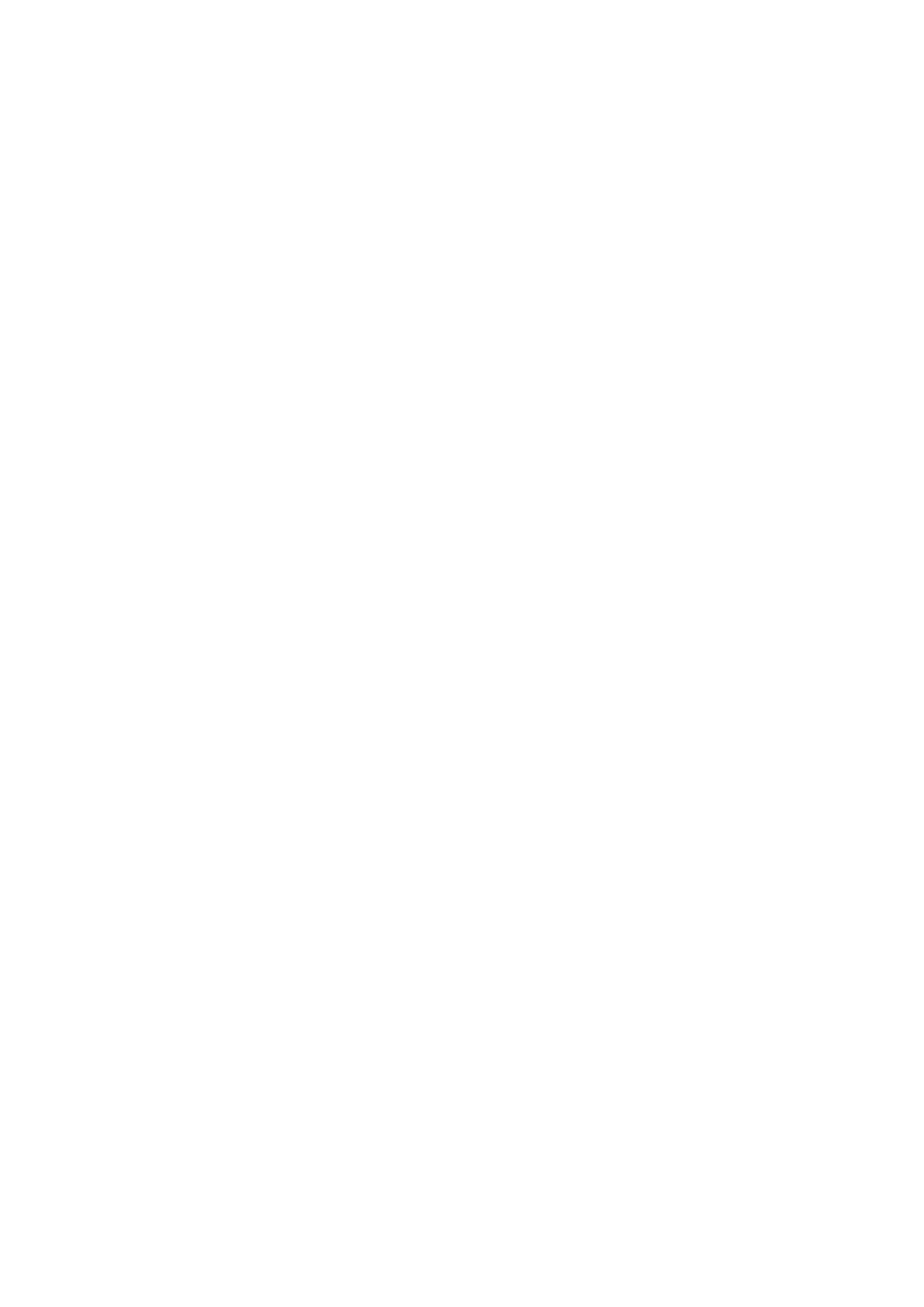

# **Table of Contents**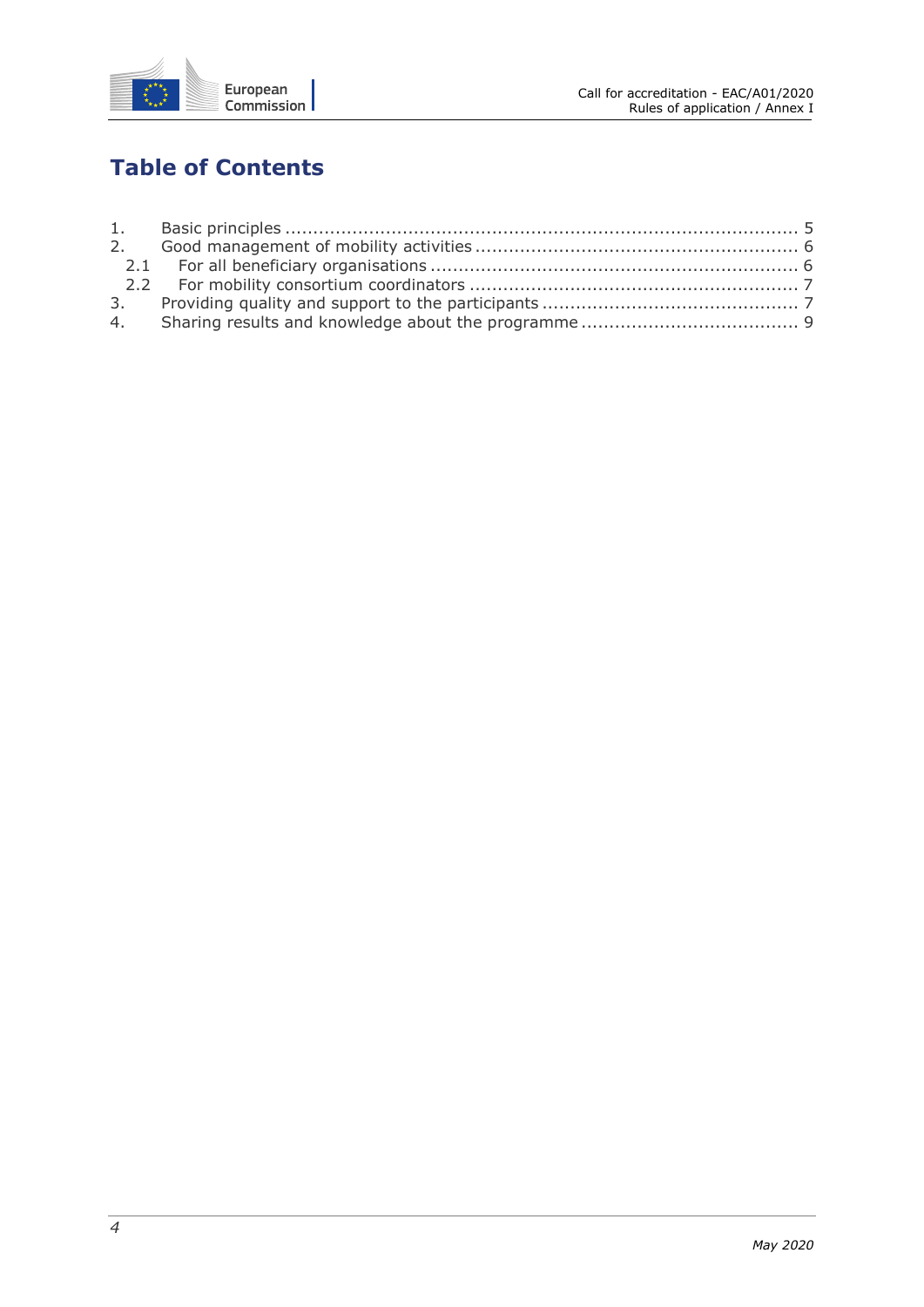

Organisations implementing mobility activities must adhere to a common set of Erasmus quality standards. The standards exist to ensure good mobility experience and learning outcomes for all participants, and to make sure that all organisations receiving the Programme's funding are contributing to its objectives.

In a mobility consortium, Erasmus quality standards apply to activities implemented by all beneficiary organisations: the coordinator and the consortium members.

Where needed, appropriate application of Erasmus quality standards in the national context will be further interpreted by the relevant National Agency.

## <span id="page-4-0"></span>**1. Basic principles**

**Inclusion and diversity**: the beneficiary organisations must respect the principles of inclusion and diversity in all aspects of their activities. The beneficiary organisations must ensure fair and equal conditions for all participants.

Whenever possible, the beneficiary organisations should actively engage and involve participants with fewer opportunities in their activities. The beneficiary organisations should make maximum use of the tools and funding provided by the Programme for this purpose.

- **Environmental sustainability and responsibility:** the beneficiary organisations must promote environmentally sustainable and responsible behaviour among their participants. The beneficiary organisations should make maximum use of the funding provided by the Programme to support sustainable means of travel.
- **Digital education – including virtual cooperation, virtual mobility and blended mobility**: the beneficiary organisations should use digital tools and learning methods to complement their physical mobility activities, and to improve the cooperation with partner organisations. The beneficiary organisations should make maximum use of the digital tools, online platforms, and other opportunities provided by the Programme for this purpose.
- **Active participation in the network of Erasmus organisations**: one of the objectives of the Programme is to support the development of the European Education Area. Beneficiary organisations should seek to become active members of the Erasmus network, for example by hosting participants from other countries, or by taking part in exchanges of good practices and other contact activities organised by the National Agencies or other organisations. Experienced organisations should share their knowledge with other organisations that have less experience in the Programme by providing advice, mentorship or other support. Where relevant, beneficiary organisations should encourage their participants to take part in alumni activities and networks.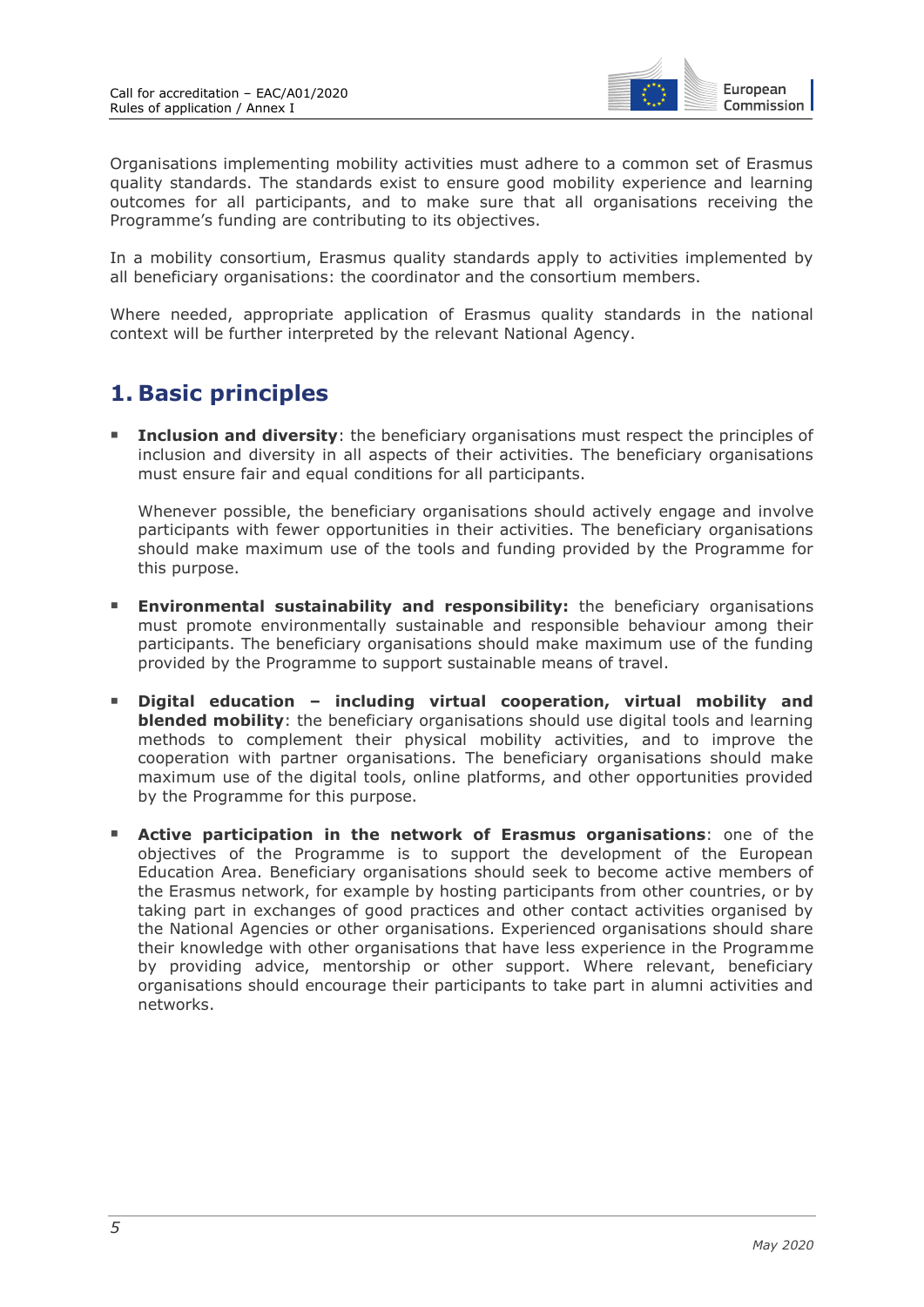

# <span id="page-5-0"></span>**2. Good management of mobility activities**

#### <span id="page-5-1"></span>**2.1 For all beneficiary organisations**

 **Core tasks - keeping ownership of the activities**: the beneficiary organisations must keep ownership of core implementation tasks and may not outsource these tasks to other organisations.

The core tasks include financial management of the programme funds, contact with the National Agency, reporting on implemented activities, as well as all decisions that directly affect the content, quality and results of the implemented activities (such as the choice of activity type, duration, and the hosting organisation, definition and evaluation of learning outcomes, etc.)

 **Supporting organisations, transparency and responsibility**: in practical aspects of project implementation, the beneficiary organisations may receive advice, assistance or services from other organisations, as long as the beneficiary organisations keep control of the content, quality and results of the implemented activities, as described under 'core tasks'.

If beneficiary organisations use programme funds to pay other organisations for specific implementation tasks, then the obligations of such organisations must be formally defined to ensure compliance with the Erasmus quality standards and protection of the Union funds. The following elements must be included in the formal agreement between the beneficiary and the service provider: tasks to be carried out, quality control mechanisms, consequences in case of poor or failed delivery, and flexibility mechanisms in case of cancellation or rescheduling of agreed services that guarantee fair and balanced sharing of risk in case of unforeseen events. Documentation defining these obligations must be available for review by the National Agency.

Organisations that assist the beneficiary with specific implementation tasks (on paid or voluntary basis) will be considered supporting organisations and must be registered in the official reporting tools. The involvement of supporting organisations must bring clear benefits for organisational development of the beneficiary organisation and for the quality of mobility activities.

In all cases, the beneficiary organisation will stay responsible for the results and quality of implemented activities, regardless of the involvement of other organisations.

- **Contributions paid by participants**: as a form of co-funding, the beneficiary organisation may ask participants in mobility activities for contributions to pay for goods and services necessary for the implementation of those activities. The size of the participants' contributions must remain proportional to the grant awarded for the implementation of the activity, must be clearly justified, collected on a non-profit basis, and may not create unfair barriers to participation (especially concerning participants with fewer opportunities). Additional fees or other participant contributions cannot be collected by supporting organisations or other service providers chosen by the beneficiary organisation.
- **Integrating results of mobility activities in the organisation**: beneficiary organisations must integrate the results of the implemented mobility activities (e.g.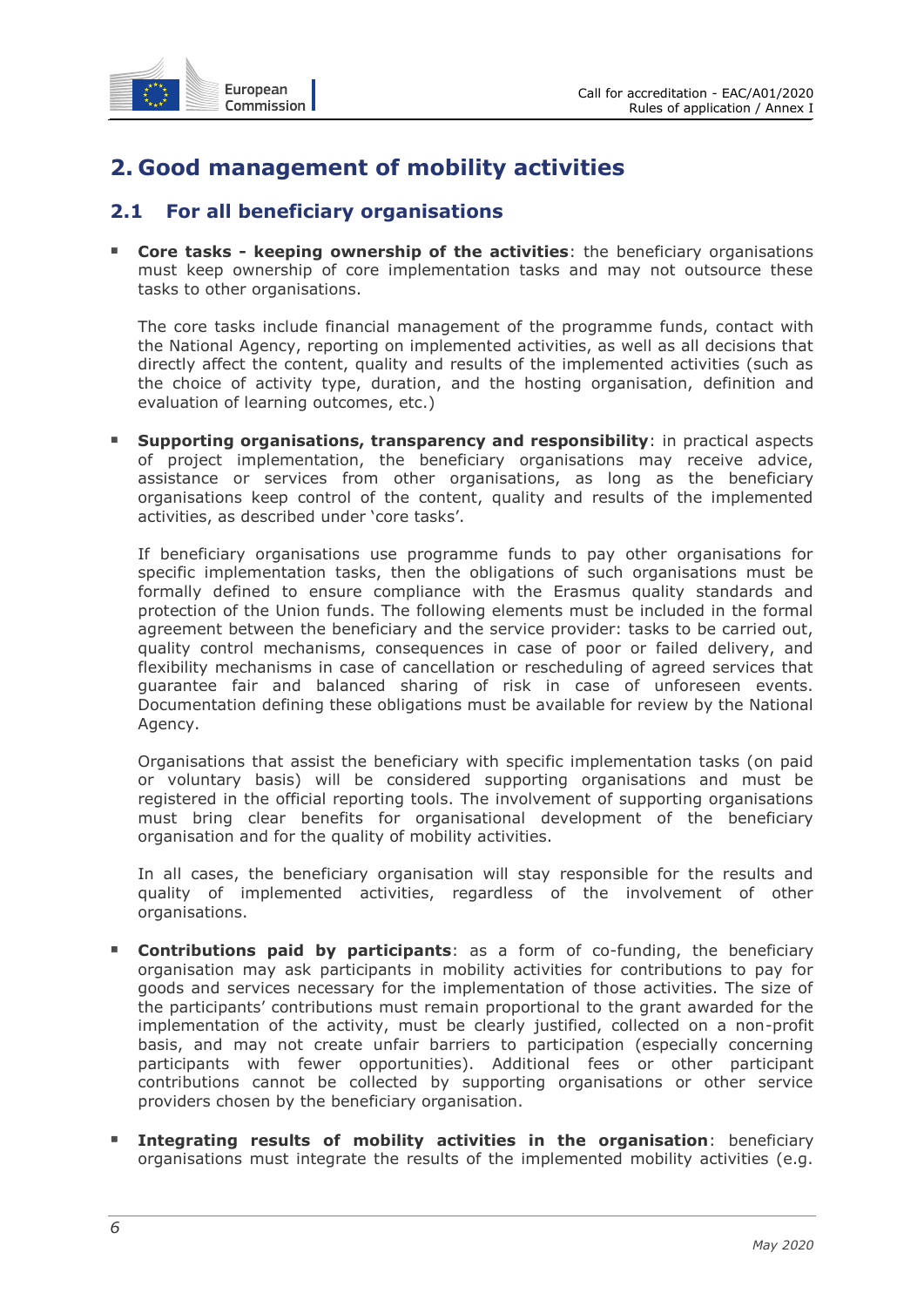

knowledge gained by staff in professional development) in their regular work, in order to benefit the organisation as a whole, its staff, and learners.

- **Developing capacity:** beneficiary organisations should use the programme funds (and organisational support in particular) in a way that gradually increases their capacity to work internationally on a sustainable, long-term basis. In a mobility consortium, all organisations should benefit in this way.
- **Regular updates**: beneficiary organisations must regularly encode the information about planned and completed mobility activities in the tools provided for this purpose by the European Commission.
- **Gathering and using participants' feedback**: beneficiary organisations must ensure that participants complete the standard report about their activities, as provided by the European Commission. The beneficiary organisations should make use of the feedback provided by the participants to improve their future activities.

#### <span id="page-6-0"></span>**2.2 For mobility consortium coordinators**

- **Allocation of tasks**: allocation of tasks between the coordinator and member organisations must be agreed in advance. The tasks (including core tasks) should be divided in a way that best enables participating organisations to pursue their objectives and develop new capacities.
- **Allocation of funding**: the funding awarded for consortium's activities should be divided between the consortium coordinator and the member organisations in a fair and transparent way, in proportion to the tasks and needs of the participating organisations.
- **Joint decision-making**: consortium member organisations must take part in decisions affecting their activities and their participants.
- **Choosing and working with hosting organisations**: consortium member organisations must be involved in the choice of the hosting organisations and must have the possibility to contact them directly.
- **Sharing expertise and resources**: if the coordinator has formed the consortium to promote and coordinate Programme activities in their area of responsibility, then it must take an active role in building the capacity of the consortium member organisations (for example by providing training to their staff, bringing them in contact with new hosting partners, or demonstrating good practices).

In this kind of consortium, the coordinator must actively support member organisations in fulfilling the Erasmus quality standards, and must make sure that consortium members are appropriately involved in tasks that directly affect their participants (for example: selection, monitoring, or definition of learning outcomes).

### <span id="page-6-1"></span>**3. Providing quality and support to the participants**

 **Practical arrangements**: the beneficiary organisations must ensure the quality of practical and logistic arrangements (travel, accommodation, visa applications, social security, etc.). If these tasks are delegated to the participant or a service provider,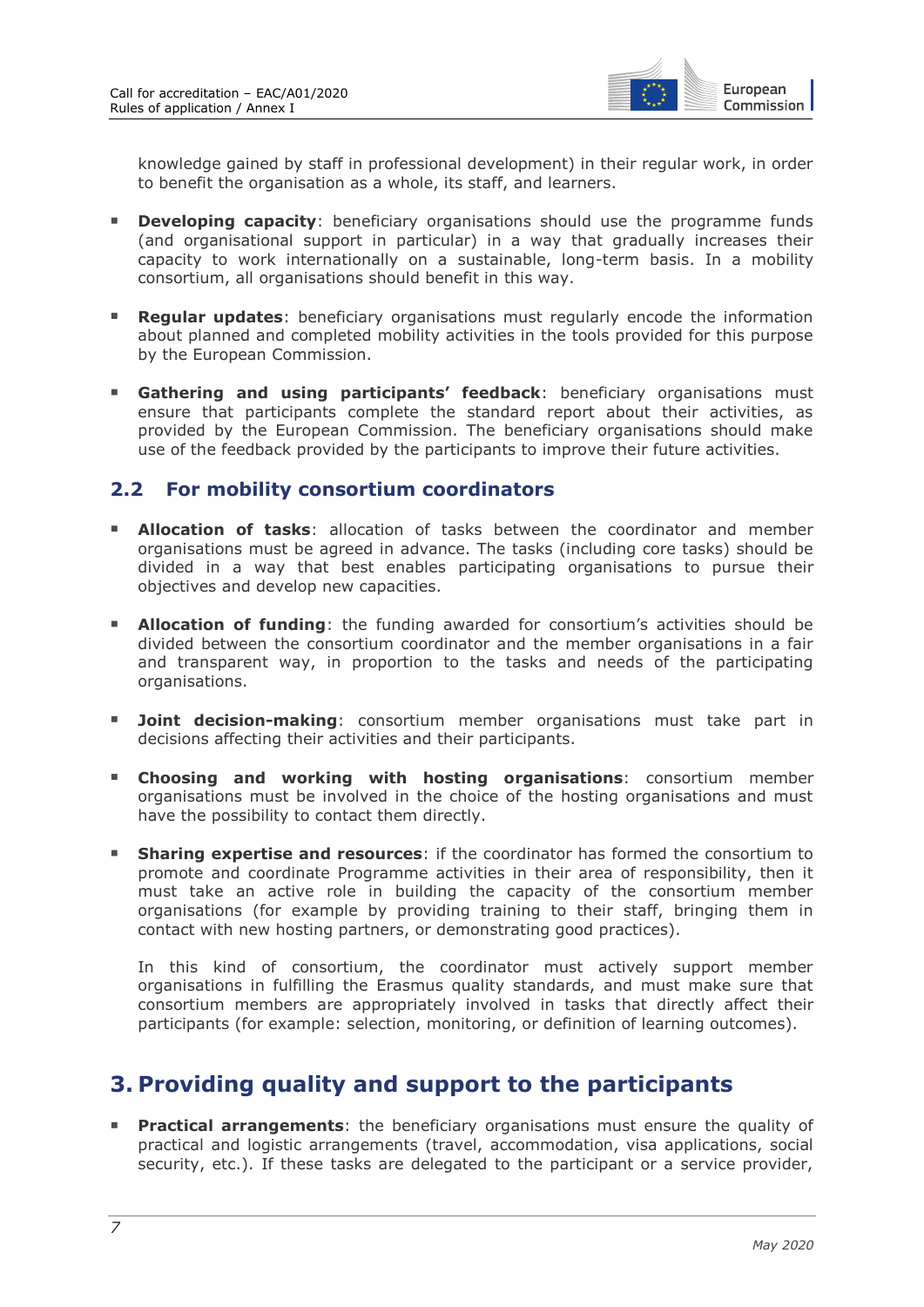

the beneficiary organisation will remain ultimately responsible for verifying their provision and quality.

- **Health, safety and respect of applicable regulation**: all activities must be organised with a high standard of safety and protection for involved participants and must respect all applicable regulation (for example regarding parental consent, minimum age of participants, etc.). The beneficiary organisations must ensure that their participants have appropriate insurance coverage, as defined by the general rules of the Programme and the applicable regulation.
- **Selection of participants**: participants must be selected through a transparent, fair and inclusive selection procedure.
- **Preparation**: participants must receive appropriate preparation in terms of practical, professional and cultural aspects of their stay in the host country. The preparation should be organised in collaboration with the hosting organisation (and the hosting families, where relevant).
- **Monitoring and mentoring**: where relevant based on the format of the activity, the sending and hosting organisations must identify a mentor or a similar key person who will be following the participant during their stay at the hosting organisation and who will help them achieve the desired learning outcomes. Particular attention should be given to the introduction and integration of the participants at the hosting organisation, and to the monitoring of the learning process.
- **Support during the activity**: participants must be able to request and receive support from their hosting and sending organisations at any time during their mobility. Contact persons in both organisations, means of contact, and protocols in case of exceptional circumstances must be defined before the mobility takes place. All participants must be informed about these arrangements.
- **Linguistic support**: the beneficiary organisation must ensure appropriate language training, adapted to the personal and occupational needs of the participants. Where appropriate, the beneficiary organisation should make maximum use of the specific tools and funding provided by the Programme for this purpose.
- **Definition of learning outcomes:** the expected learning outcomes of the mobility period must be agreed for each participant or group of participants. The learning outcomes must be agreed between the sending and hosting organisations, as well as the participant (in case of individual activities). The form of the agreement will depend on the type of the activity.
- **Evaluation of learning outcomes**: learning outcomes and other benefits for the participants should be systematically evaluated. Results of the evaluation should be analysed and used to improve future activities.
- **Recognition of learning outcomes**: formal, informal and non-formal learning outcomes and other results achieved by the participants in mobility activities must be appropriately recognised at their sending organisation. Available European and national instruments should be used for recognition whenever possible.